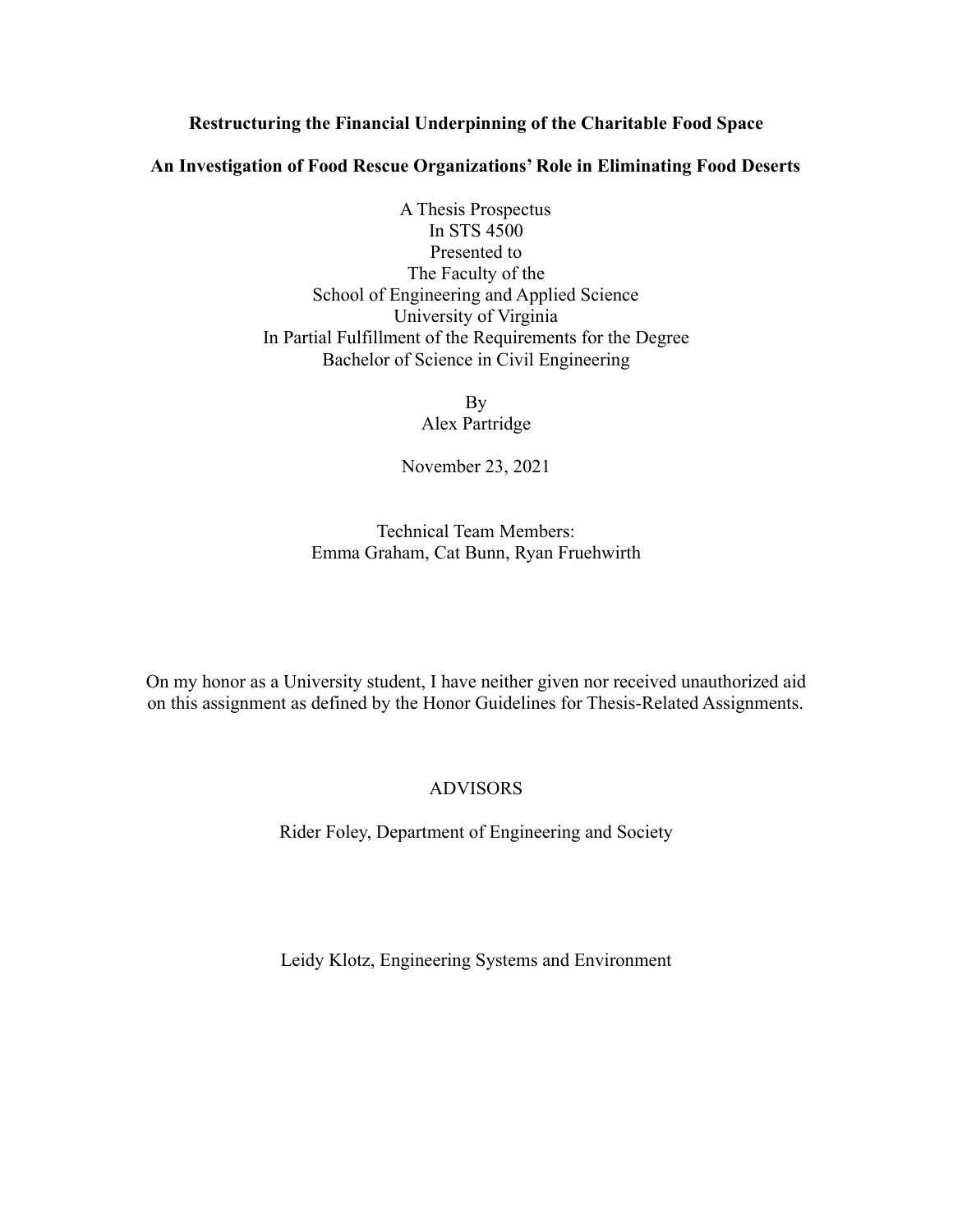Introduction

The United States has a food waste problem. Production is booming, with an unimaginably large quantity of food grown, processed, packed, transported, sold, and consumed—in the neighborhood of 200 billion pounds a year. But an equally astonishing amount, around 130 billion pounds, is lost along the way—plowed back into fields, landfilled, decayed in grocery store backrooms, or simply left to spoil in the sun at every step in the supply chain (Buzby et al, 2021). This accounts for between 30 and 40 percent of all food grown in the United States, including food that never even gets harvested from farms' crop fields (Baker et al, 2019).

As food rots away in various parts of America, other areas suffer acute food insecurity, defined as the lack of "access at all times to enough food for an active and healthy life" (Wunderlich et al, 2006, p. 1). These regions have recently been termed "food deserts," which the United States Department of Agriculture defines as "an area in the United States with limited access to affordable and nutritious food, particularly such an area composed of predominantly lower-income neighborhoods and communities" (USDA, 2017, p. 1). The term includes rural, urban, and especially tribal communities (Northern Plains Reservation Aid, 2017). In food desert areas, strain on hunger relief resources has grown quickly since the beginning of the coronavirus pandemic, with estimations of one in six Americans facing food insecurity this year (Cohen, 2020).

Meanwhile, a host of third-party organizations make up the food rescue industry, which attempts to connect food waste streams to useful consumer markets. Food rescue is led by nonprofit organizations, and their operations depend on two key facts about food waste in the United States. First, most food that becomes waste is actually perfectly safe for consumption, at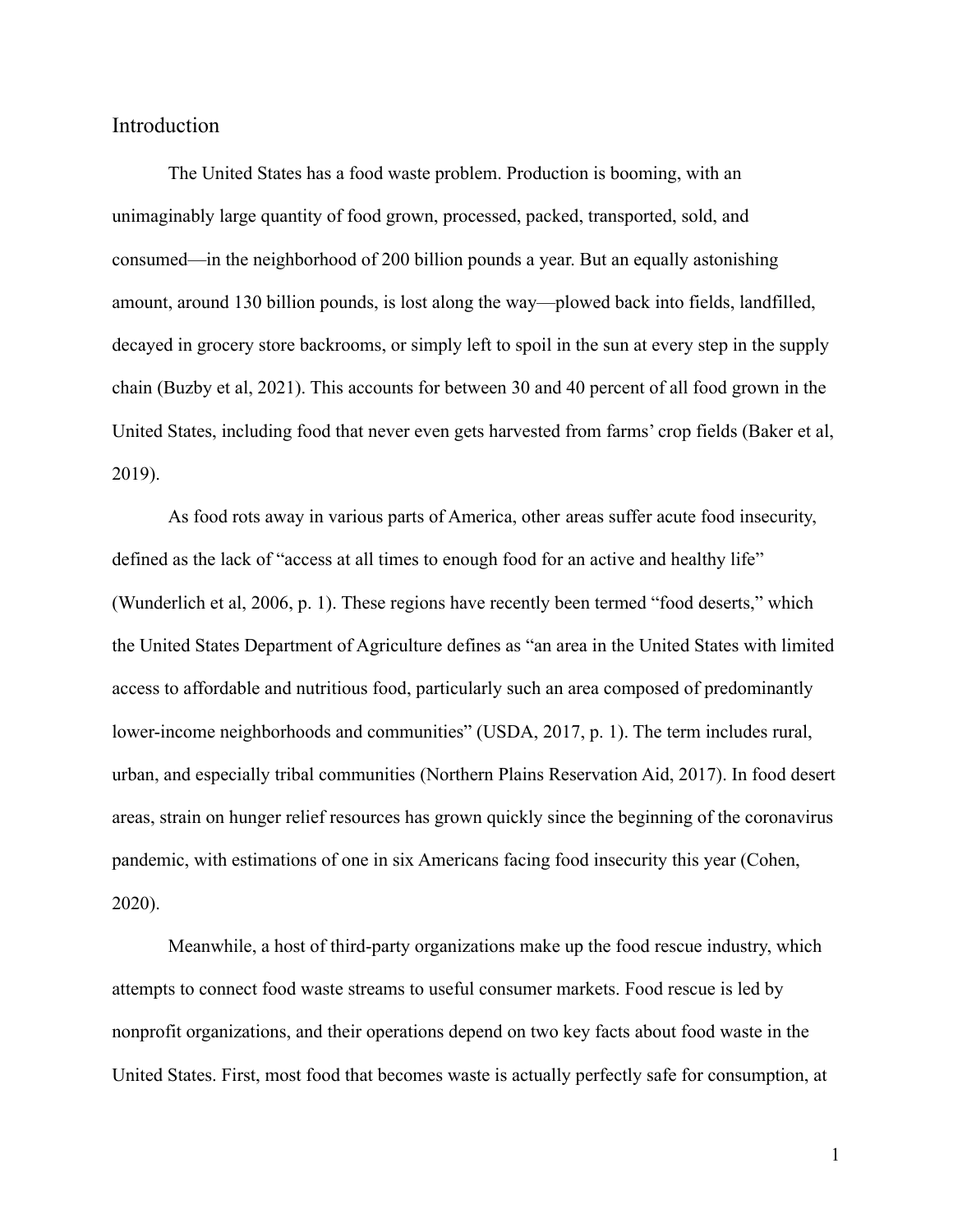least for a while. And second, the main cause of food waste early in the supply chain is that it is the most financially viable way for growers to handle surplus when primary markets are unavailable (Pitt, 2016). Food rescue organizations take advantage of these facts by providing logistical and financial support, usually by locating sources of food waste, assisting with transportation costs and coordination, and facilitating deliveries from producers to charitable distribution centers. Overall, the goal is to bring as much food as possible to communities in need via food banks, effectively bridging the gap between food waste and food insecurity in accordance with the USDA's Food Recovery Hierarchy (USDA, 2016).

Like most nonprofits or NGOs, logistics providers in the charitable food sector (also called brokers or facilitators—see the Appendix for terminology) are financially intensive to operate. Once food reaches the beginning of the charitable pipeline, someone has to physically move it from point A to point B, and more people are needed to sort, pack, load, unload and distribute it at either end. Transportation and labor are the largest barriers to reducing food waste in this country, and since prices for these services often swell into the thousands of dollars per truckload of food, the bills can build up too fast for grassroots donations and other fundraising efforts to keep pace (UShip, 2020).

No perfect solution to this problem has been implemented at a notable scale. This project aims to implement a tax-based financial structure for the charitable food pipeline that removes monetary barriers and supports the operational sustainability of suppliers, facilitators, and food banks.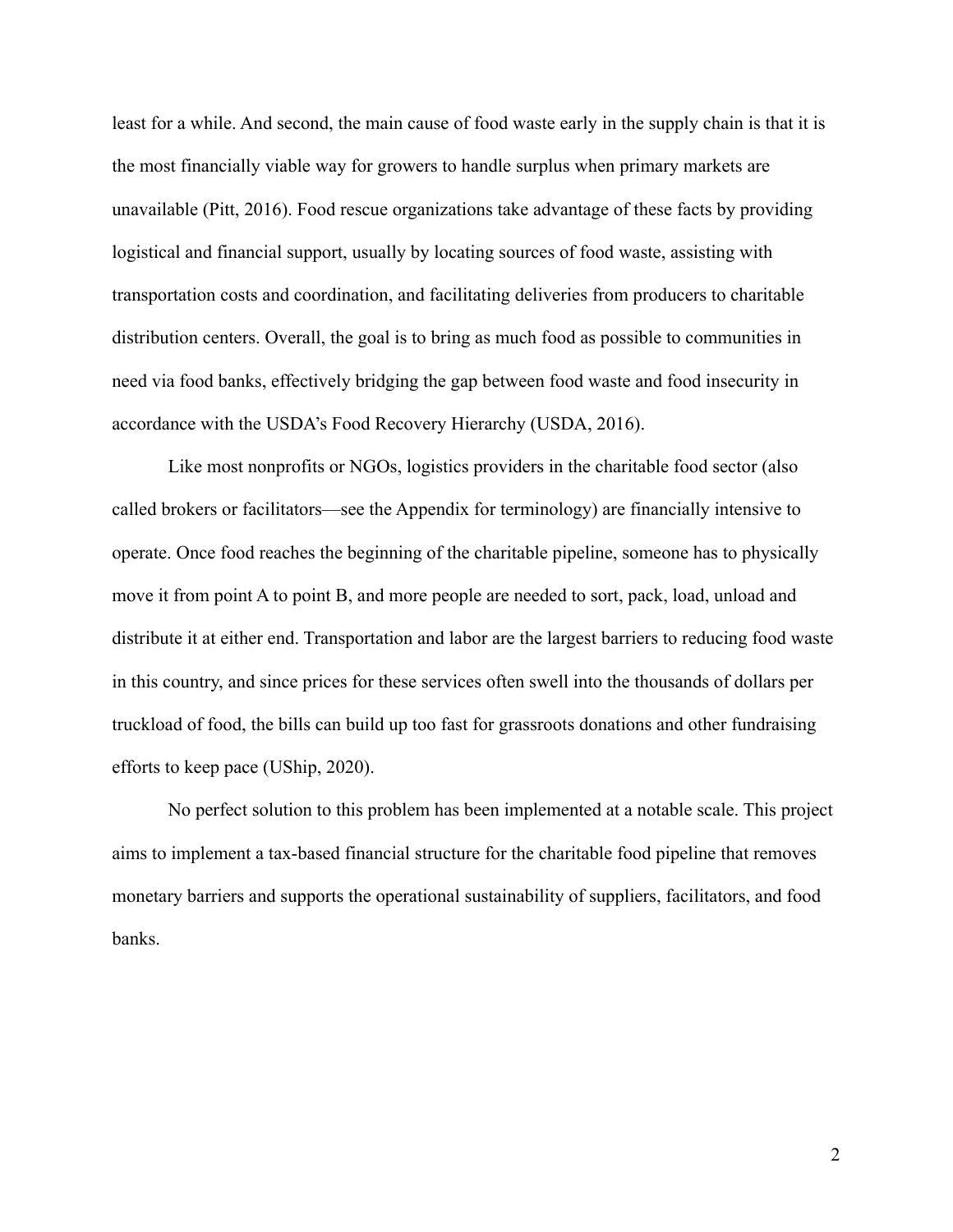# Technical Background

#### *The traditional model*

Current financial systems backing the charitable food space are not particularly complicated. Generally, large facilitating organizations follow the diagram below—facilitators source produce from suppliers, who deliver it via a third-party logistics ("3PL," which usually refers to a freight company) to the recipient. Facilitators then pay the 3PL's service fees, and recoup the deficit with a combination of fundraising efforts and recipient membership fees (Care and Share Food Bank, 2016). Ultimately, in this system, the supplier breaks even, the facilitator also breaks even, and the recipient loses money on each delivery. Thus, the recipients are forced to decide which food options to pursue based on what precious resources they have allocated for procurement, rather than what options are most nutritious, culturally appropriate, or desired by clients (Feeding America, 2021). And since each delivery incurs additional resource losses, this loop is not easily scalable.



Figure 1. Concept map for the traditional financial model (Source: Partridge, 2021).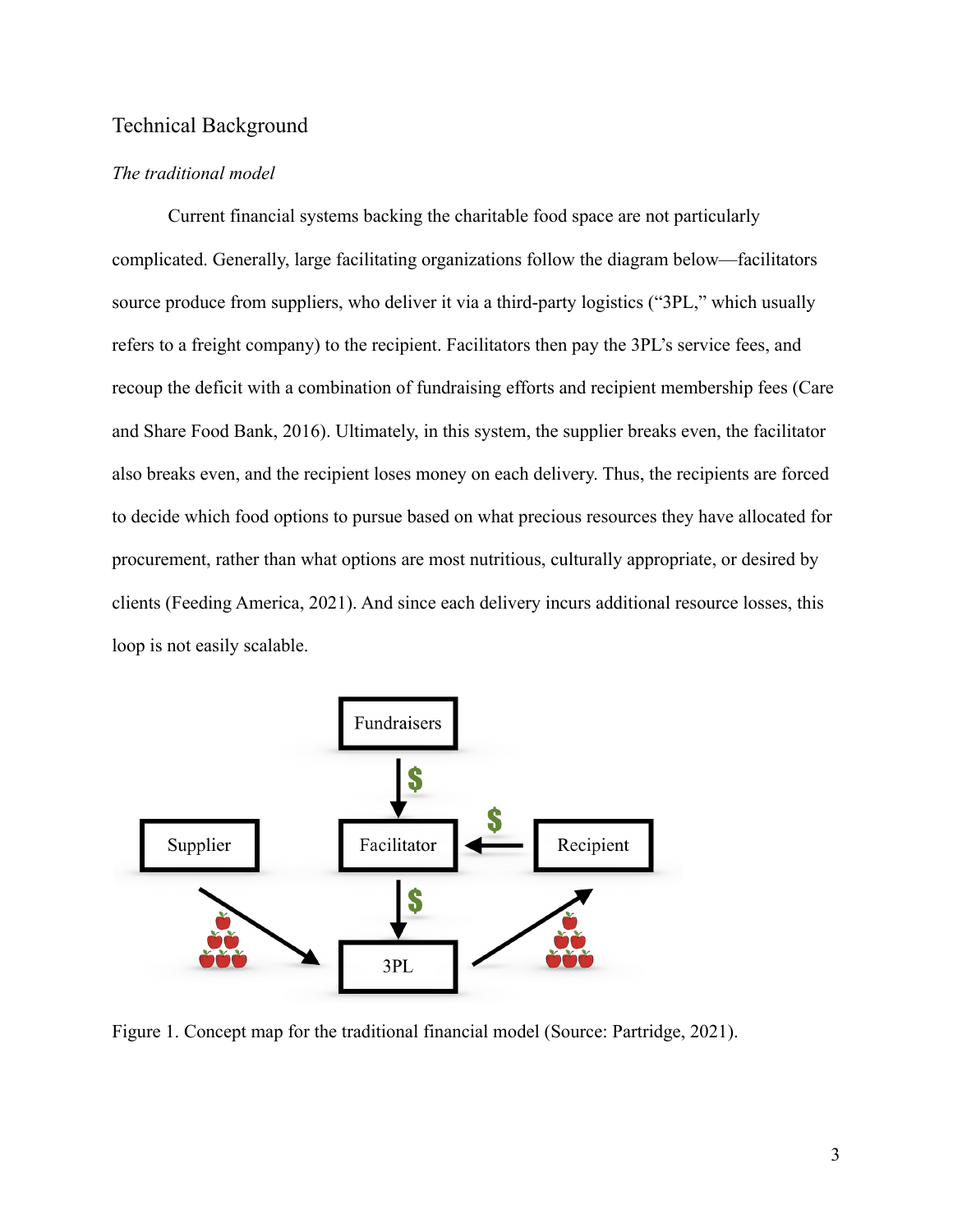The charitable food space needs a new financial system—one that has design and implementation requirements established by the legal and financial needs of each stakeholding group, the individual preferences of the stakeholders, and the inertia holding existing systems in place. From a technical standpoint, this is not especially different from any infrastructure project a civil or systems engineer might work on.

Most of the theoretical design work for this new system has actually been done already. Based on research and analysis performed by myself and a small team of coworkers at The Farmlink Project, a facilitating organization in the charitable food space, the system will have the government cover facilitators' costs indirectly through tax benefits (IRS Publication 526). This "tax program" will allow facilitators to expand operations and increase the volume of food flowing through the charitable pipeline while reducing the financial burden on themselves and their recipients.

#### *About the tax program*

The tax program follows the concept map below. Here, the sourcing, delivering, and fundraising processes are the same as the traditional model, but facilitators fill their deficit differently. It all hinges on the fact that noncash charitable contributions are tax-deductible at the federal level, and there's even an "enhanced" deduction for agricultural crop donations (IRS Form 8283). Some states have their own incentives as well. All that is needed to take advantage of these tax benefits is information and documentation of the produce being moved (IRS Publication 526). In the diagram, this is represented by the box with three lines. If the facilitator can acquire and compile that information and submit it to donors' accounting teams, the government will subsidize the donor by reducing their tax liability. Then, the facilitator can take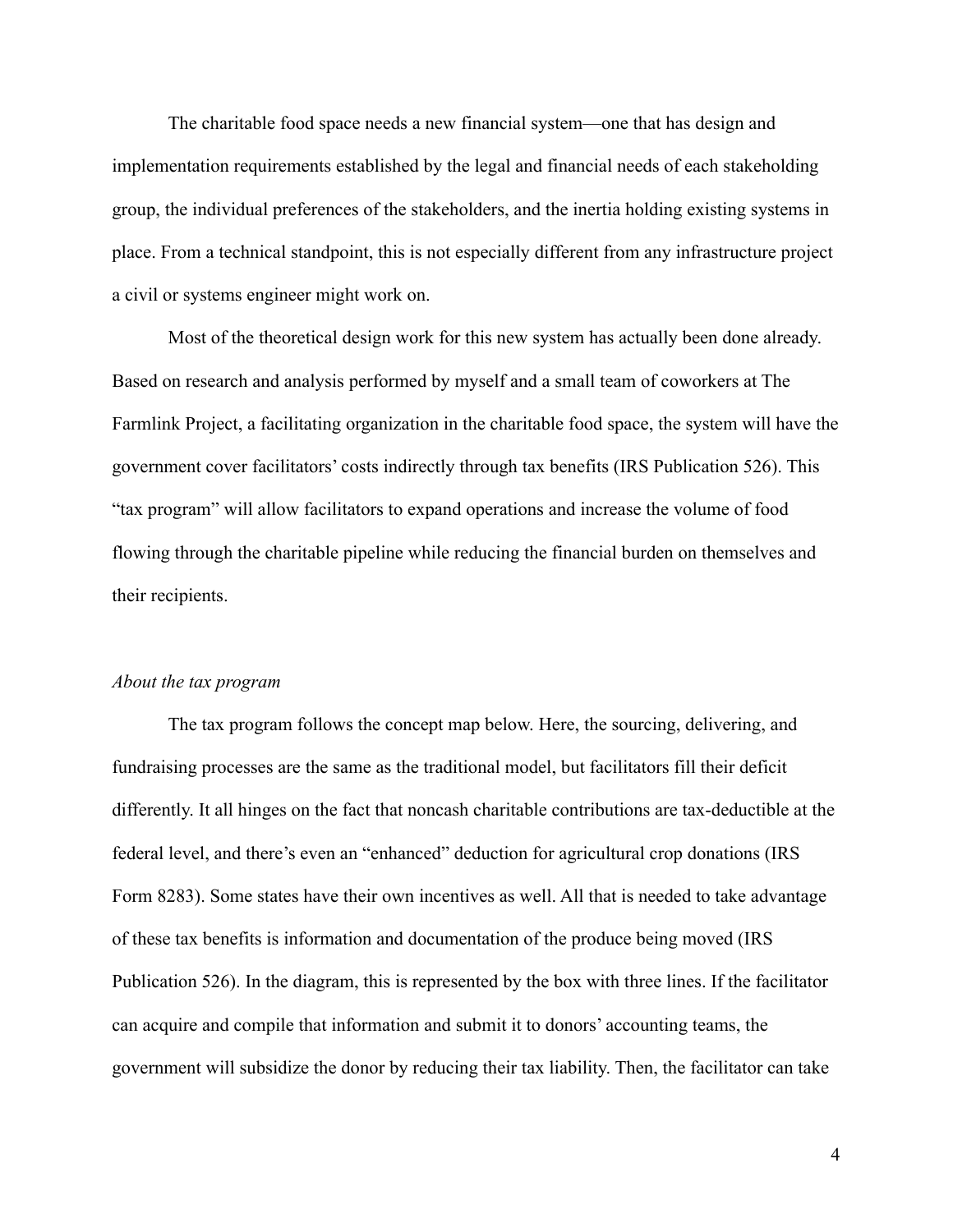a service fee from the donor to cover their 3PL costs, and as a result there is no need to paygate services to recipients. In all, the supplier makes money on each deal, the facilitator breaks even, and the recipient also breaks even.



Figure 2. Concept map for the tax program (Source: Partridge, 2021).

There are two main benefits of this model. First, it is scalable—as facilitators move more food, they make more deals through the tax program, which increases their revenue, which allows them to send more food through the pipeline, and so on. And second, it does not require money to be exchanged between the facilitator and recipient, meaning that recipients have extra resources that can be used for labor and outside food sourcing operations.

Broadly, there are two facets to the development of this system. The first is client-facing, meaning all the elements of the program with which partnering organizations like farms and food banks will directly interact. Behavioral design and systems thinking define this challenge—as facilitators, it's necessary to understand not only the textbooks' worth of details on charitable contributions in the IRS tax code, but also to perform extensive user interviews and consultations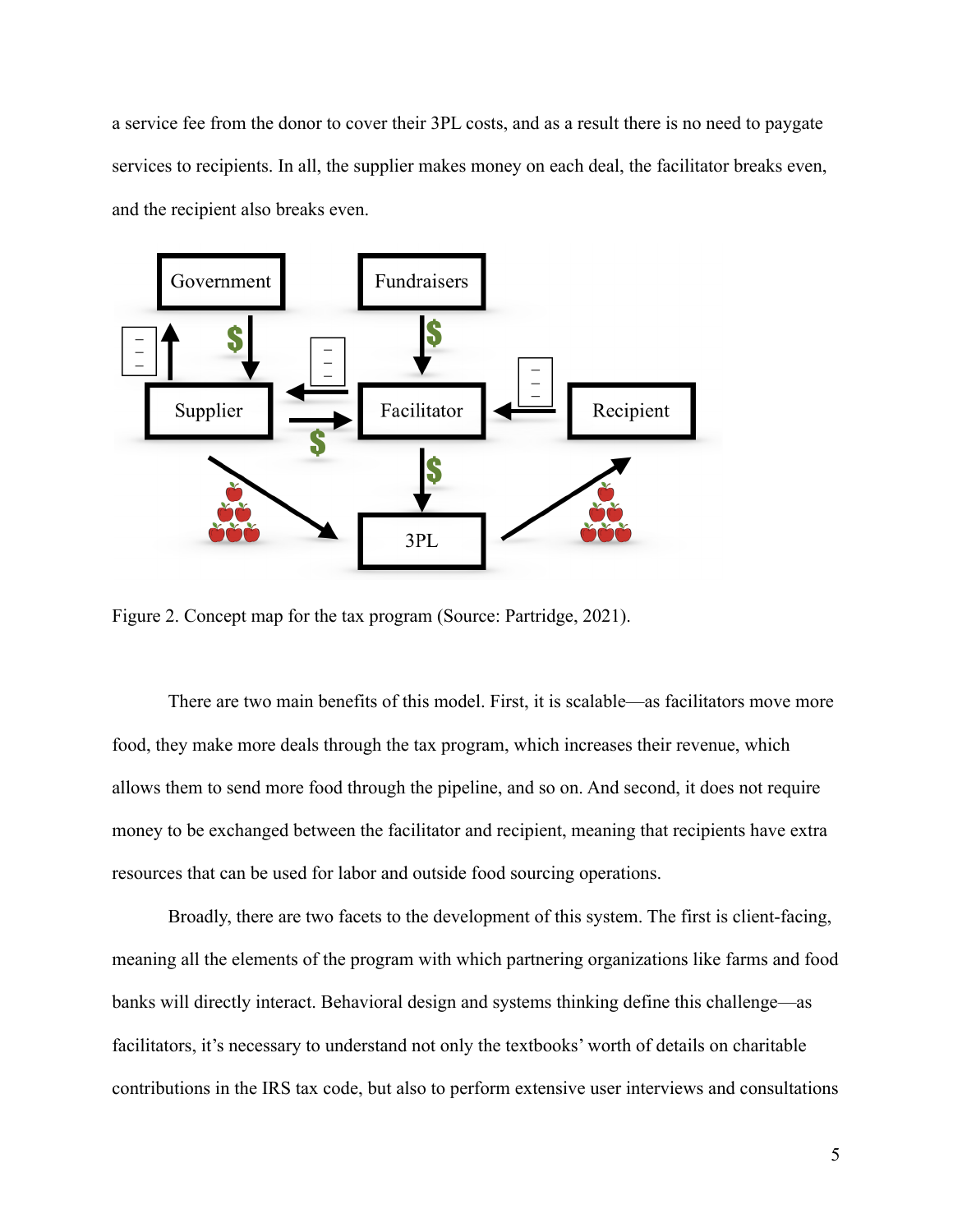with lawyers, accountants, farm sales managers, directors of development, food bank owners, government representatives, and others. Each of these groups holds valuable information and feedback that needs to be implemented into the final version of the program. Further, the program also needs to be "pitchable," in that it needs to be useful enough to partner organizations that they need our services, but not so involved that it oversteps our legal boundaries or scares potential partners away with convoluted details.

The other half of the equation involves the internal elements of the program. Behavioral design concepts can be used to build our documentation scheme into the existing systems that brokers use and to prepare internal members to become involved. In other words, the final "product" needs to be smooth, simple, and intuitive enough that internal usability does not become a blocker.

It is important to reiterate that the only real goal here is to move more food to more people who need it. Nothing more. The tax program should greatly increase the amount of food flowing through the charitable pipeline—however, it still relies upon the existing structures of the charitable pipeline itself, food deserts and all, to reach end users. This presents a new set of challenges, both social and technical.

## Availability vs Access: Human Impacts of the Tax Program

The whole purpose of the charitable food space is to positively impact human lives by providing nutritious food, but like any system, it is deeply entwined with the social, political, and economic elements of the agriculture industry. There are a slew of ethical dilemmas that need to be considered in order to successfully implement the tax program into this socioeconomic canvas. For example, which suppliers should brokers engage with and attempt to onboard to the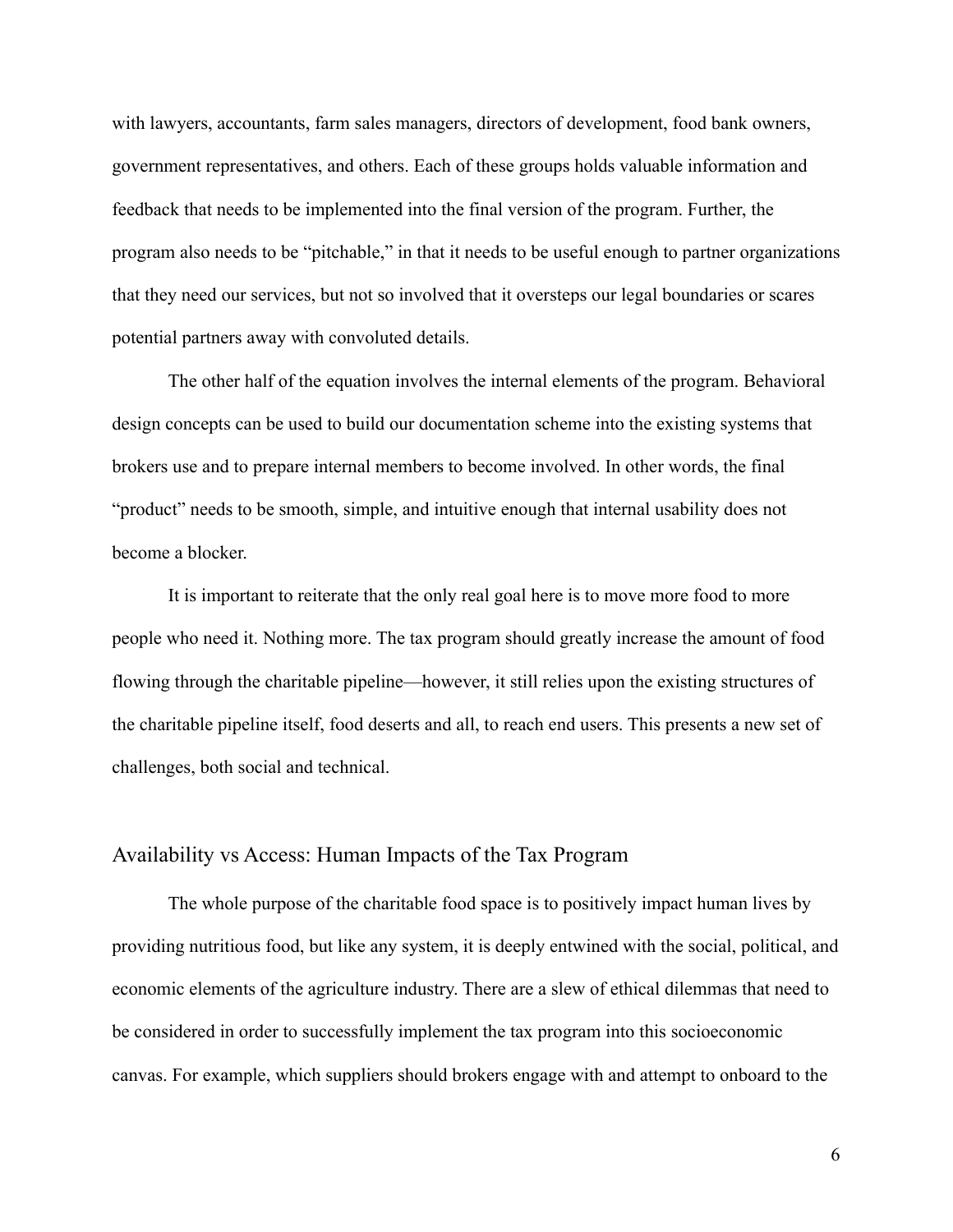tax program? Corporate mega-farms can donate the largest volume of produce, but they also contribute the most to food waste and agricultural greenhouse gas emissions. Are facilitators compromising away their commitment to sustainable agriculture by supporting these farms as partners? Again, there are many such situations that need to be responded to, but for the purposes of this paper, only one will be emphasized: removing financial barriers from the charitable food pipeline will increase the *availability* of food flowing through it, which has vast implications for users' *access* to fresh nutritious produce. It follows that a major overhaul of the charitable food space structure should make every effort to consider those implications, especially for under-resourced communities, and to that end the remainder of this paper will investigate the effects of the tax program on food deserts and other food access issues.

One tool that will help accomplish this is the theory of responsible innovation (RI) proposed in 2013 by a group of researchers led by Jack Stilgoe, a professor of STS at University College London. RI attempts to codify a moral compass into science and innovation, beginning with a simple, broad definition: "taking care of the future through collective stewardship of science and innovation in the present" (Stilgoe et al, 2013, p. 3). Stilgoe's interpretation continues with what is essentially a comprehensive guide to ethical decision-making, proposing multiple lines of questioning that scientists must follow in order to ensure that their innovations are built and implemented responsibly. The four "dimensions" into which RI is developed are anticipation, reflexivity, inclusion, and responsiveness.

Anticipation prompts researchers and organizations to think critically about the intended and unintended consequences of their actions. What happens if something goes wrong? Whose responsibility is it to rectify mistakes? Which stakeholder assumes the most risk in all possible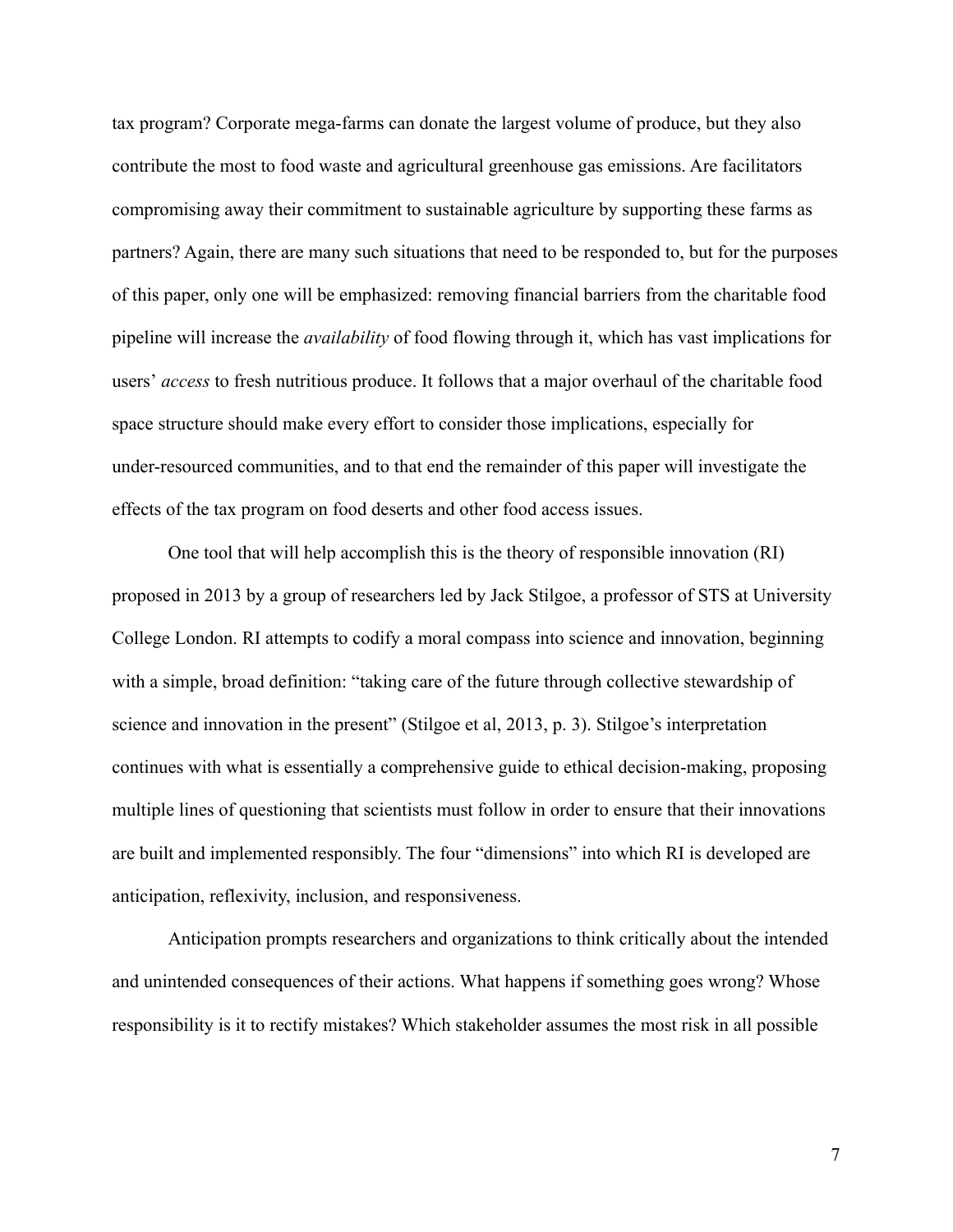outcomes, and in what ways? These questions encourage systematic thinking and aim to increase resilience, two concepts that are central to the implementation of the tax program.

Reflexivity refers to the practice of understanding the innovator's own place in the system they are designing for. How do innovators' identities, activities, assumptions, and commitments inform their decisions? How are they connected to or disconnected from their target audience? This topic will be especially useful to investigate in the context of the tax program, as it is critical that our services are collaborative with our partners rather than saviorist. In other words, those developing the tax program need to be introspective about their place in relation to others in the charitable food space.

Inclusivity challenges traditional "expert, top-down policy-making" by bringing as many voices to the innovation process as possible. It urges scientists and innovators to incorporate public dialogue into their committees and other decision-making bodies, particularly members of the public who would otherwise be skipped over. For tax program, we must ask: how can stakeholder feedback inform our design choices? Who can we include in discussions about the program whose opinion otherwise would not be heard?

Finally, responsiveness aims to overcome the inertia of existing economic and political systems that may hold back progress. In other words, as new information comes up—either supportive or restrictive—the proposed product must be able to "react and answer" accordingly. This includes social perspectives, views, and norms. The tax program absolutely must be flexible enough to respond to new developments in real time, especially given that it is in its pilot phase this year.

To conclude this investigation of human impacts, it is important to remember that quantity of food is not the solution to food insecurity. There is already more than enough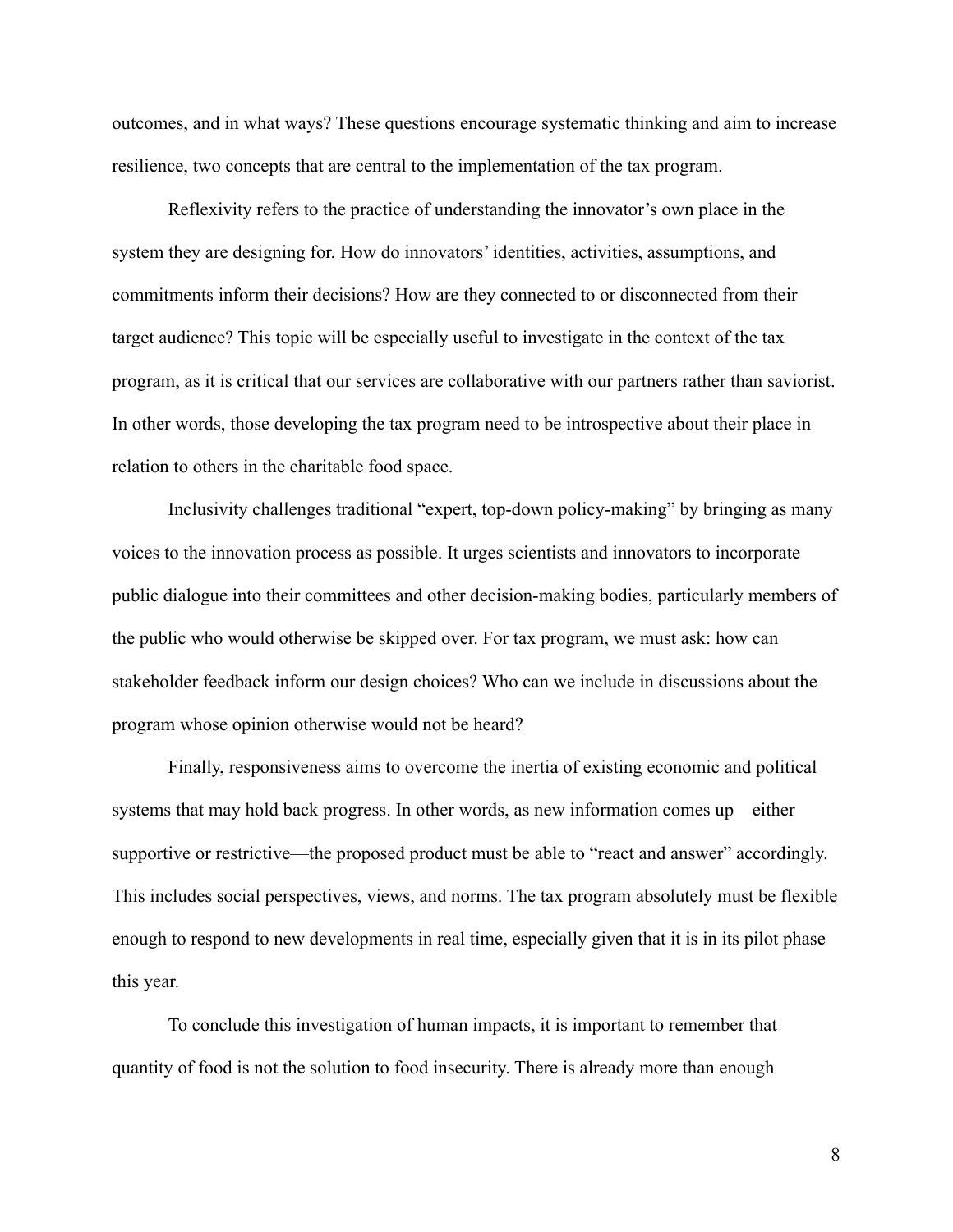quantity produced in the United States to feed everybody—who claims ownership of that surplus, whether it's farms or charitable brokers, is not necessarily important unless there is sufficient *access* for communities in need. The technical design criteria described above focus on food acquisition, which on its own is not enough to mitigate food deserts. Hence, RI principles could represent the link between availability and access to fresh, nutritious food in under-resourced communities across the country.

## Research Question & Methods

Given this background, we can now formulate the official research question for this thesis: how will an increase in volume of food in the charitable system affect access to fresh produce for under-resourced communities across the United States, and how can responsible innovation be leveraged to mitigate food deserts in those communities?

Being such a broad framework, RI presents a variety of potential methods for analysis. Some elements of the analysis may simply come down to academic research—for example, what changes to food deserts have been observed as the charitable food pipeline has grown since the mid-19th century (Isaacson et al, 2021)? There is already academic literature about RI in the agriculture industry specifically that can assist with this investigation, and past work on similar topics could provide case studies or other valuable lessons on how RI can be applied to the tax program. For one, "Agriculture 4.0," which generally refers to 21st century agriculture practices like vertical farming and aquaponics, has been analyzed extensively through the RI lens (Klerkx et al, 2020). Research has also been performed from a social and environmental sustainability angle within the agriculture industry, with a specialized set of action points developed for that purpose (Herrero, 2020). (See the Appendix for details on these action points, some or all of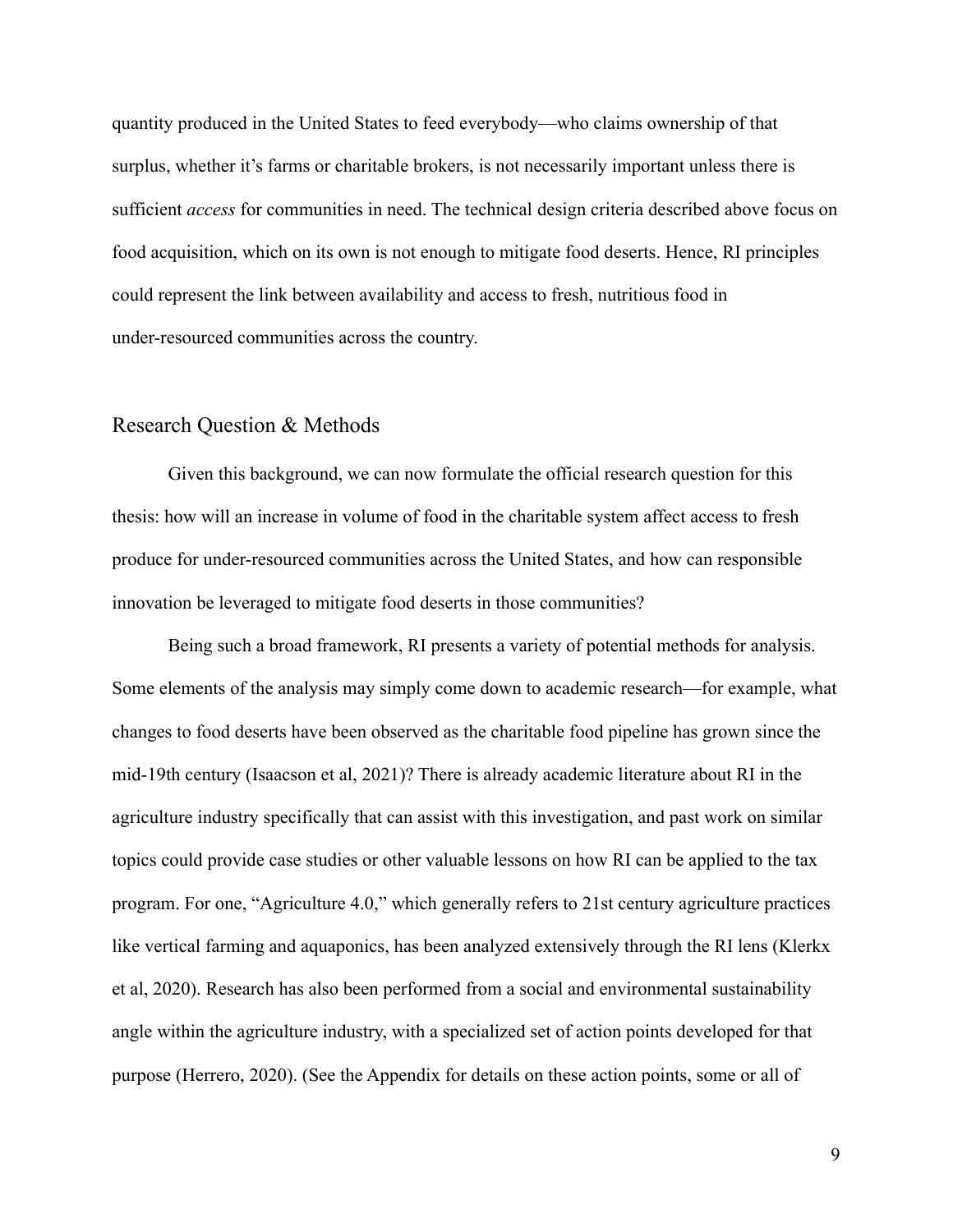which will be addressed by the tax program down the line.) Generally, the Ag 4.0 and sustainability resources will provide additional structure to the baseline RI framework in the future of this project, adding more possibilities to the plan discussed earlier.

Other elements require user interviews with a focus on inclusivity and responsiveness rather than design criteria. While the design of the tax program itself depended heavily on interviews with agricultural suppliers, this series of interviews will rely on people in the recipient space—that is, food bank managers, coordinators, volunteers, and clients. These stakeholders have the best understanding of the impacts of volume fluctuations on distribution operations. To that end, contacts have already been made with such stakeholders at various food banks across the country, from the Blue Ridge Area Food Bank in Charlottesville, Virginia to the mega-bank Food Forward in central California, among several others.

Finally, basic observation of deal flow through facilitators can inform the RI analysis—for instance, does the tax program unintentionally exclude partners in certain geographical areas, socioeconomic strata, or other demographic categorizations once it is fully rolled out? I will have access to this information through nonprofit work, and will monitor it over the coming months to identify trends and changes. In fact, the technical team actually already has some of these success measures in place, and is prepared to continue working directly with stakeholders to pursue the best solution for all.

#### Discussion & Conclusion

The tax program is a technical project that will increase access to food for brokers in the charitable food space. Implementing that program in a responsible manner that addresses food deserts and incorporates the needs of America's most disadvantaged communities is a social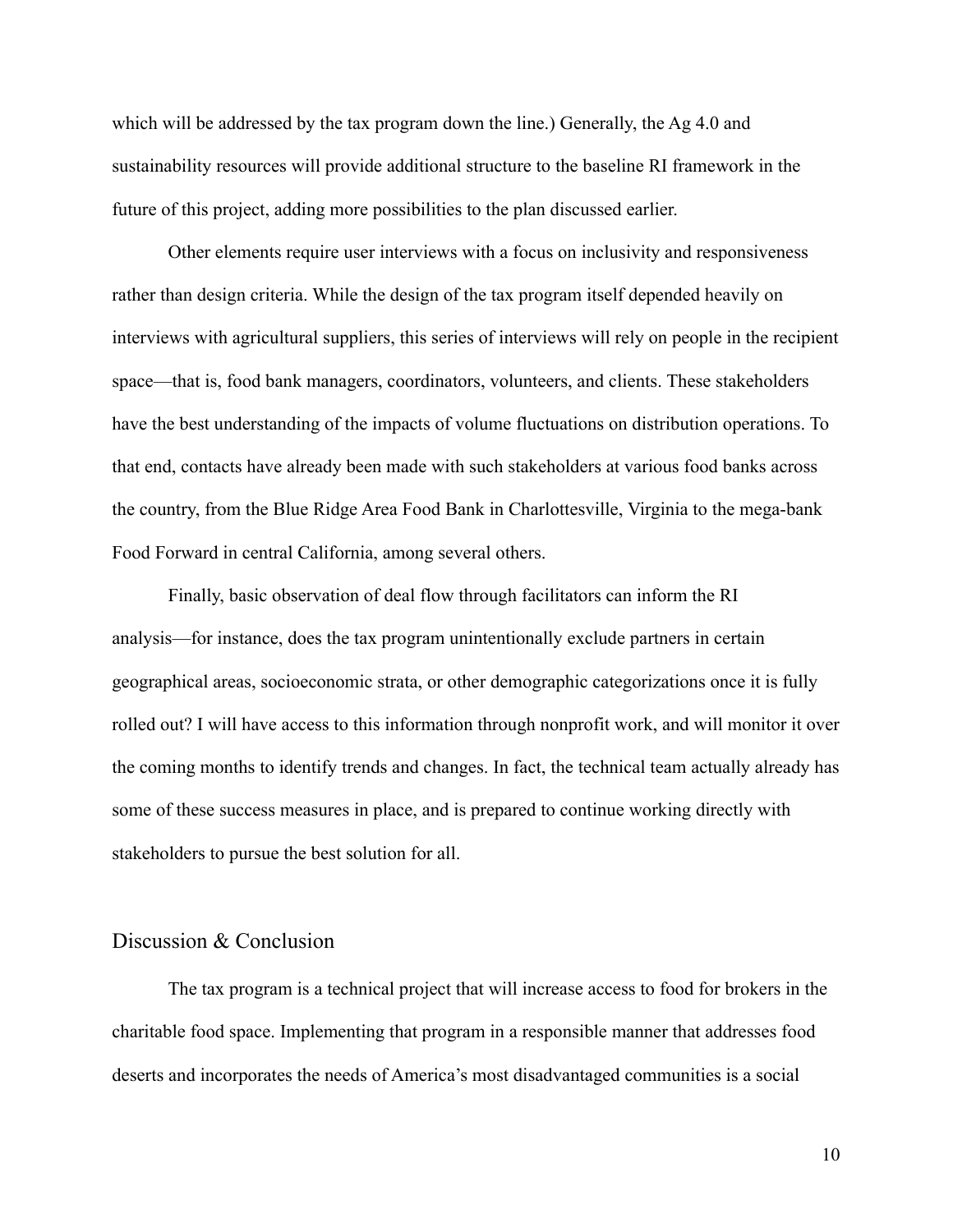challenge, and the question of how to accomplish that is the subject of this thesis. One last point that should be mentioned is that charitable brokers are not the only stakeholders who are pushing for systemic change in the food system. Individual efforts (World Wildlife Fund, 2021), private industry movements (Kroger Zero Hunger | Zero Waste, 2021), and government legislation (McGovern, 2021) also contribute to the charitable food space in various ways. Collaboration between these efforts is the best way to spur transformative improvements in the agriculture industry—the tax program could be a major step in making that happen. On its own, the tax program includes contributions from individuals (such as publicists, social media teams, etc helping to spread the word), private industry (corporate suppliers participating in the program), and public officials (conference representatives, legal liaisons, etc). Together, this effort could make a huge positive impact on both food waste and food insecurity.

## References

- Baker, G., Gray, L., Harwood, M., Osland, T., & Tooley, J. (2019, July 03). On-farm food loss in northern and Central California: Results of field survey measurements. Retrieved October 30, 2021, from <https://www.sciencedirect.com/science/article/pii/S0921344919301296>
- Buzby, J., Wells, H., & Hyman, J. (2014, February). The estimated amount, value, and calories of postharvest food losses at the retail and consumer levels in the United States. Retrieved October 30, 2021, from <https://www.ers.usda.gov/publications/pub-details/?pubid=43836>
- Care and Share Food Bank. (2016, May 19). Do we charge for our food? Retrieved October 31, 2021, [from https://careandshare.org/do-we-charge-for-our-food/](https://careandshare.org/do-we-charge-for-our-food/)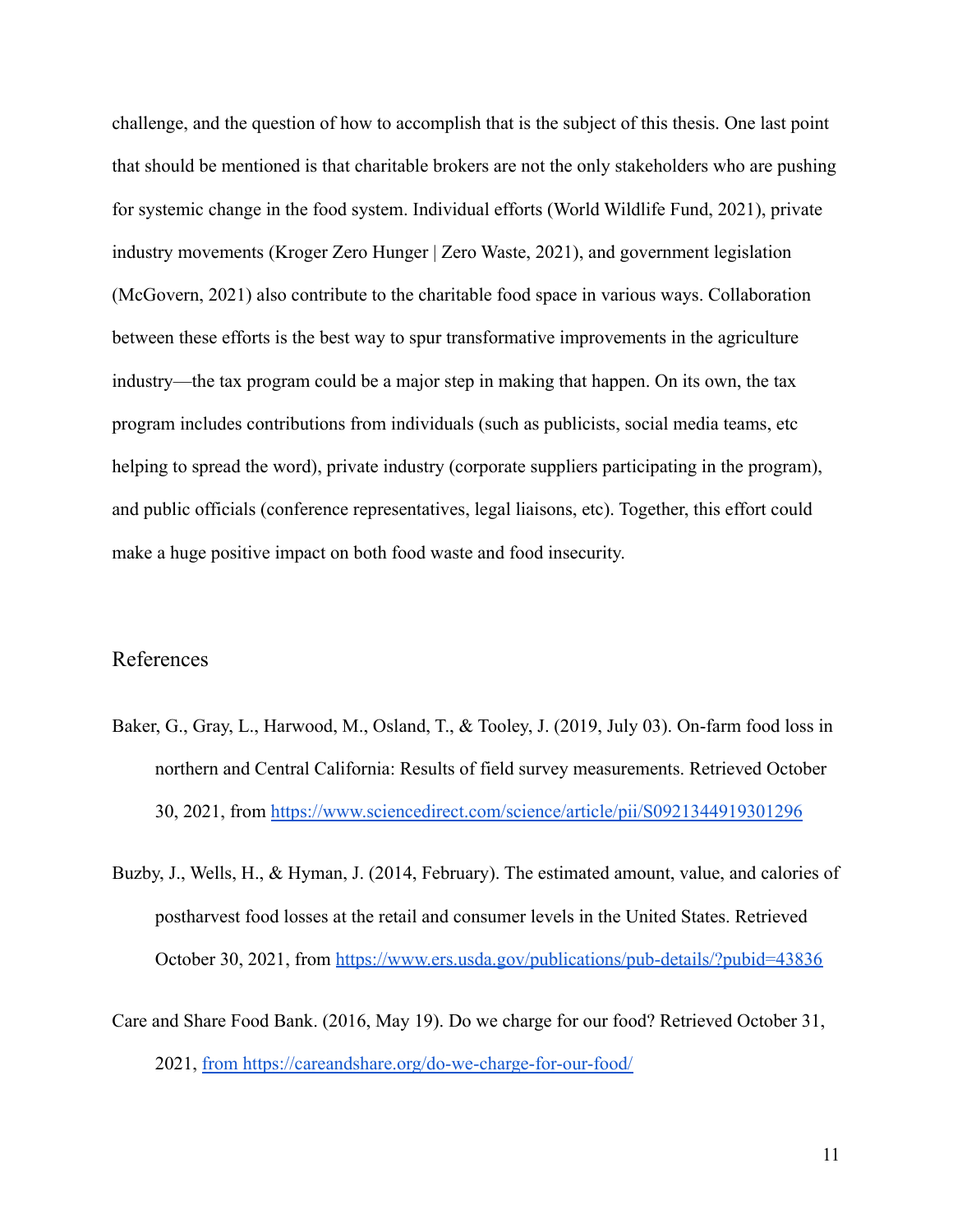- Cohen, S. (2020, December 07). Millions of hungry Americans turn to Food Banks for 1st time. Retrieved October 31, 2021, from [https://apnews.com/article/race-and-ethnicity-hunger-coronavirus-pandemic-4c7f1705c6d8](https://apnews.com/article/race-and-ethnicity-hunger-coronavirus-pandemic-4c7f1705c6d8ef5bac241e6cc8e331bb) [ef5bac241e6cc8e331bb](https://apnews.com/article/race-and-ethnicity-hunger-coronavirus-pandemic-4c7f1705c6d8ef5bac241e6cc8e331bb)
- Feeding America. (2021). Delivering food and services. Retrieved October 31, 2021, from <https://www.feedingamerica.org/our-work/food-bank-network>
- Herrero, M., Thornton, P. K., Mason-D'Croz, D., & Palmer, J. (2020). Innovation can accelerate the transition towards a sustainable food system. Retrieved October 31, 2021, from [https://presscloud.com/file/56/567486940762875/Herrero\\_et\\_al\\_43016\\_2020\\_74\\_OnlineP](https://presscloud.com/file/56/567486940762875/Herrero_et_al_43016_2020_74_OnlinePDF.pdf) [DF.pdf](https://presscloud.com/file/56/567486940762875/Herrero_et_al_43016_2020_74_OnlinePDF.pdf)
- IRS. (2020). 526 IRS Tax Forms. Retrieved October 31, 2021, from <https://www.irs.gov/pub/irs-pdf/p526.pdf>
- IRS. (2020). Noncash Charitable Contributions. Retrieved October 30, 2021, [from](https://www.irs.gov/pub/irs-pdf/f8283.pdf) <https://www.irs.gov/pub/irs-pdf/f8283.pdf>
- Isaacson, R., Dvonch, L., Vachaal, J., Stoker, A., & Levin, J. (2021, March 02). A dive into agriculture policy. Retrieved October 31, 2021, from <https://www.farmlinkproject.org/post/a-dive-into-agriculture-policy>
- Klerkx, L., & Rose, D. (2019, December 19). Dealing with the game-Changing Technologies of Agriculture 4.0: How do we manage diversity and responsibility in food system transition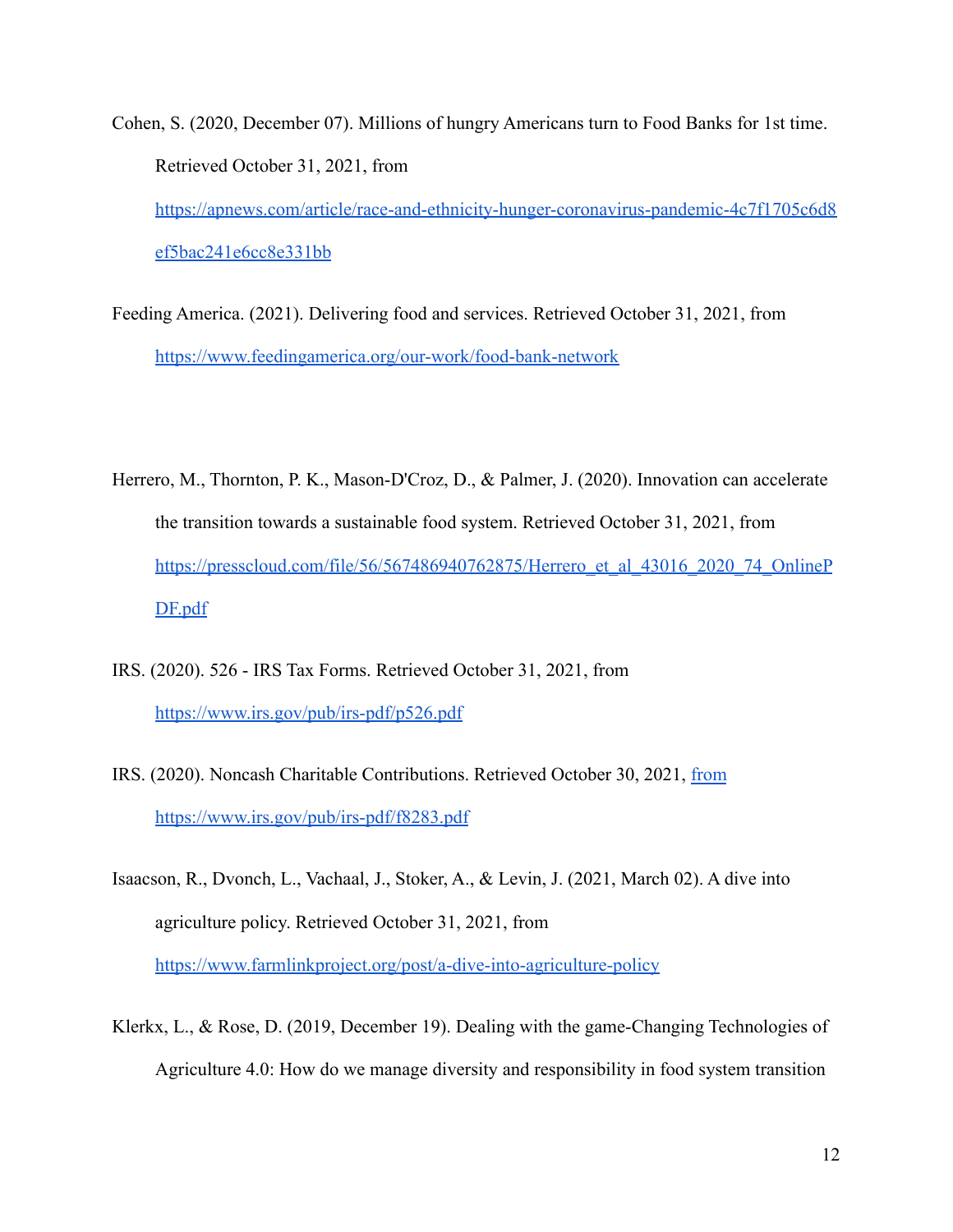pathways? Retrieved October 31, 2021, from

<https://www.sciencedirect.com/science/article/pii/S2211912419301804>

- Kroger. (2021). Kroger Zero Hunger | Zero Waste. Retrieved October 31, 2021, from <https://www.kroger.com/f/zero-hunger-zero-waste>
- McGovern, J. (2021, October 26). It's Time for a White House Conference on Food, Nutrition, Hunger and Health. Retrieved October 31, 2021, from <https://www.facebook.com/events/218289857041077/>
- Nelson, N. (2017, February 21). Expanding access to healthy food for all communities. Retrieved November 01, 2021, from [https://www.usda.gov/media/blog/2011/02/02/expanding-access-healthy-food-all-communi](https://www.usda.gov/media/blog/2011/02/02/expanding-access-healthy-food-all-communities) [ties](https://www.usda.gov/media/blog/2011/02/02/expanding-access-healthy-food-all-communities)
- Northern Plains Reservation Aid. (2017, April). Combating food insecurity on Native American reservations. Retrieved October 31, 2021, from [http://www.nativepartnership.org/site/DocServer/2017-PWNA-NPRA-Food-Insecurity-Pro](http://www.nativepartnership.org/site/DocServer/2017-PWNA-NPRA-Food-Insecurity-Project-Grow.pdf?docID=7106) [ject-Grow.pdf?docID=7106](http://www.nativepartnership.org/site/DocServer/2017-PWNA-NPRA-Food-Insecurity-Project-Grow.pdf?docID=7106)
- Pitt, D. (2016, October 06). Explaining the U.S. Food Surplus. Retrieved October 30, 2021, from [http://www.desmoinesregister.com/story/money/agriculture/2016/10/05/explaining-us-food](http://www.desmoinesregister.com/story/money/agriculture/2016/10/05/explaining-us-food-surplus/91609896/) [-surplus/91609896/](http://www.desmoinesregister.com/story/money/agriculture/2016/10/05/explaining-us-food-surplus/91609896/)
- Prendergast, C. (2020, February 12). Market Forces Can Help Fill Food Banks. Retrieved October 30, 2021, from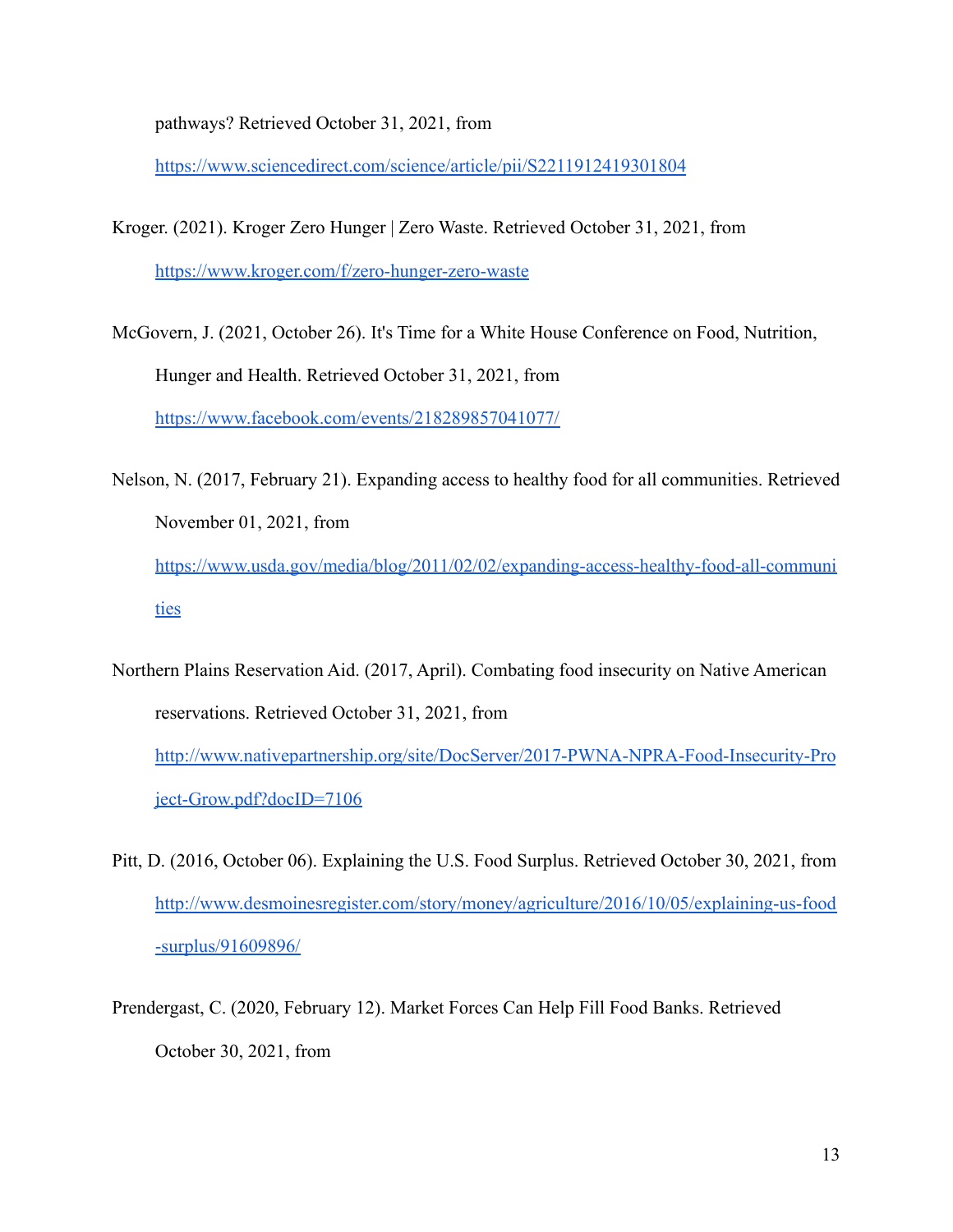[https://review.chicagobooth.edu/economics/2020/article/market-forces-can-help-fill-food-b](https://review.chicagobooth.edu/economics/2020/article/market-forces-can-help-fill-food-banks) [anks](https://review.chicagobooth.edu/economics/2020/article/market-forces-can-help-fill-food-banks)

- Stilgoe, J., Owen, R., & Macnaghten, P. (2013, June 13). Developing a framework for responsible innovation. Retrieved October 31, 2021, from <https://www.sciencedirect.com/science/article/pii/S0048733313000930>
- USDA. (2016). Food Waste Faqs. Retrieved October 30, 2021, from <https://www.usda.gov/foodwaste/faqs>
- UShip. (2020, September 29). Shipping Food? find specialized carriers and get quotes today: Uship. Retrieved October 30, 2021, from <https://www.uship.com/food/>
- Wunderlich, G. S., & Norwood, J. L. (Eds.). (2006). Food Insecurity and Hunger in the United States: An Assessment of the Measure. Washington, D.C.: National Academies Press.
- WWF. (2021). Fight climate change by preventing food waste. Retrieved October 31, 2021, from <http://www.worldwildlife.org/stories/fight-climate-change-by-preventing-food-waste>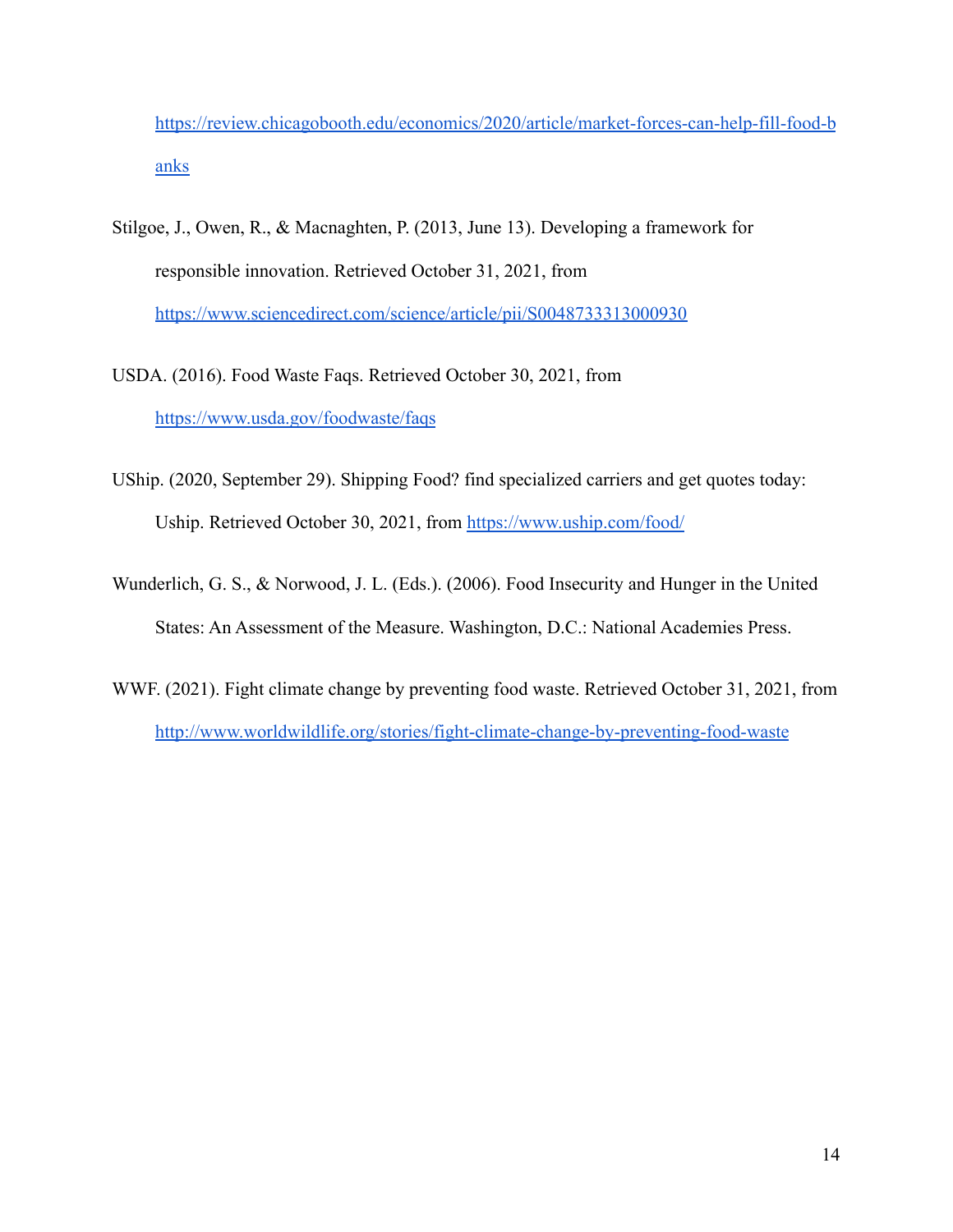## Appendix

#### *Terminology used in this paper*

**Charitable food space**: the network of organizations that operate under the mission of reducing food insecurity and/or waste, as well as the communities served by those organizations.

**Charitable (food) pipeline**: the process by which food is sourced, moved, and distributed by actors in the charitable food space.

**Facilitator/logistics provider/broker**: a nonprofit organization that helps move food through the charitable pipeline by sourcing donors, scheduling deliveries, managing logistics, etc (examples: Feeding America, The Farmlink Project).

**Supplier/donor**: an organization (which does not need to be a nonprofit) that supplies food to the charitable pipeline. Most often this term refers to farms or agricultural processors.

**Recipient/donee**: a nonprofit organization who receives food from the supplier (via a delivery coordinated by the facilitator) and distributes it to clients. Most often this term is used to refer to food banks.

**3PL (third-party logistics)**: An organization (which does not need to be a nonprofit) that provides a service somewhere along the charitable pipeline. Most often this is a trucking company such as Coyote or Uber Freight.

**Tax program**: the financial system proposed to the charitable food space that will allow facilitators to expand operations and increase the volume of food flowing through the charitable pipeline without placing financial burden on their recipients.

**Food/goods/produce**: the actual items that are moved through the charitable pipeline and are consumed by clients (potatoes, onions, greens, etc).